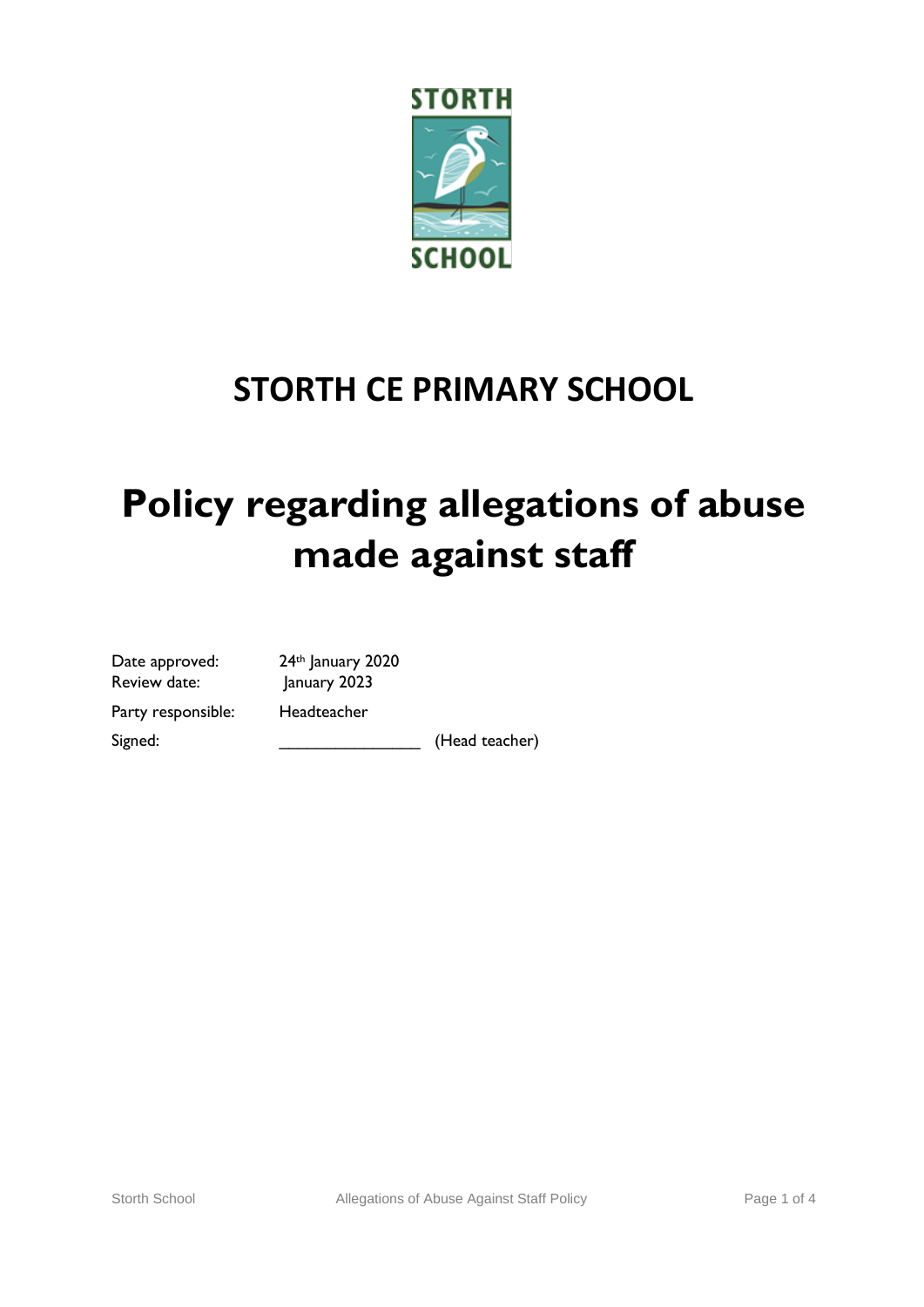### **Purpose**

The policy is part of our overall strategy to safeguard and promote the welfare of children. Their welfare is paramount. We also believe that adult staff about whom there are concerns should be treated fairly and honestly and provided with appropriate support.

#### **Equality impact**

This policy will help to ensure that the basic human right "innocent until proven guilty" is upheld. It will also ensure that pupils' views are heard and responded to.

#### **Roles and responsibilities of headteacher, other staff, governors**

#### **The Headteacher will**

- ensure that all staff are aware of their responsibilities to safeguard children and promote their welfare (including through induction and ongoing training);
- maintain a code of conduct for staff based on Guidance for Safer Working Practice for Adults Who Work with Children in Education Settings;
- ensure that parents and carers are aware of relevant responsibilities placed on staff through their code of conduct for staff – for example, not giving children their personal mobile numbers, not giving children gifts or lifts home and ensure that parents and carers know who to go to if they have concerns. At Storth School this is the Headteacher;
- ensure that children know who to go to if they have any concerns about their personal safety and well-being and that they understand the importance of not making unfounded allegations. At Storth School this is the Headteacher;
- agree with the governing body what behaviours to address through the school's complaints or disciplinary procedures and in what circumstances they should contact the Local Authority Designated Officer (LADO) and review the decisions at least annually;
- always contact the LADO when there is reason to believe that an adult has behaved in a way that has harmed, or may have harmed, a child; possibly committed a criminal offence against, or related to a child; or behaved towards a child or children in a way that indicates she or he is unsuitable to work with children;
- contact the LADO when an employee's behaviour is a matter of concern because it compromises or may be seen to compromise the reputation and ability of the school to safeguard children and young people;
- only use suspension when there is cause to suspect a child is at risk of significant harm, the allegation warrants investigation by the police, or the allegation is so serious it might be grounds for dismissal;
- ensure that any bar on contact between an accused teacher and other staff should apply on school premises only;
- safeguard the confidentiality of all concerned as far as possible;
- follow the current Department for Education (DfE) guidance about record-keeping;
- facilitate the re-integration of staff following suspension or the conclusion of a case, by counselling, guidance, support, reassurance and confidence building.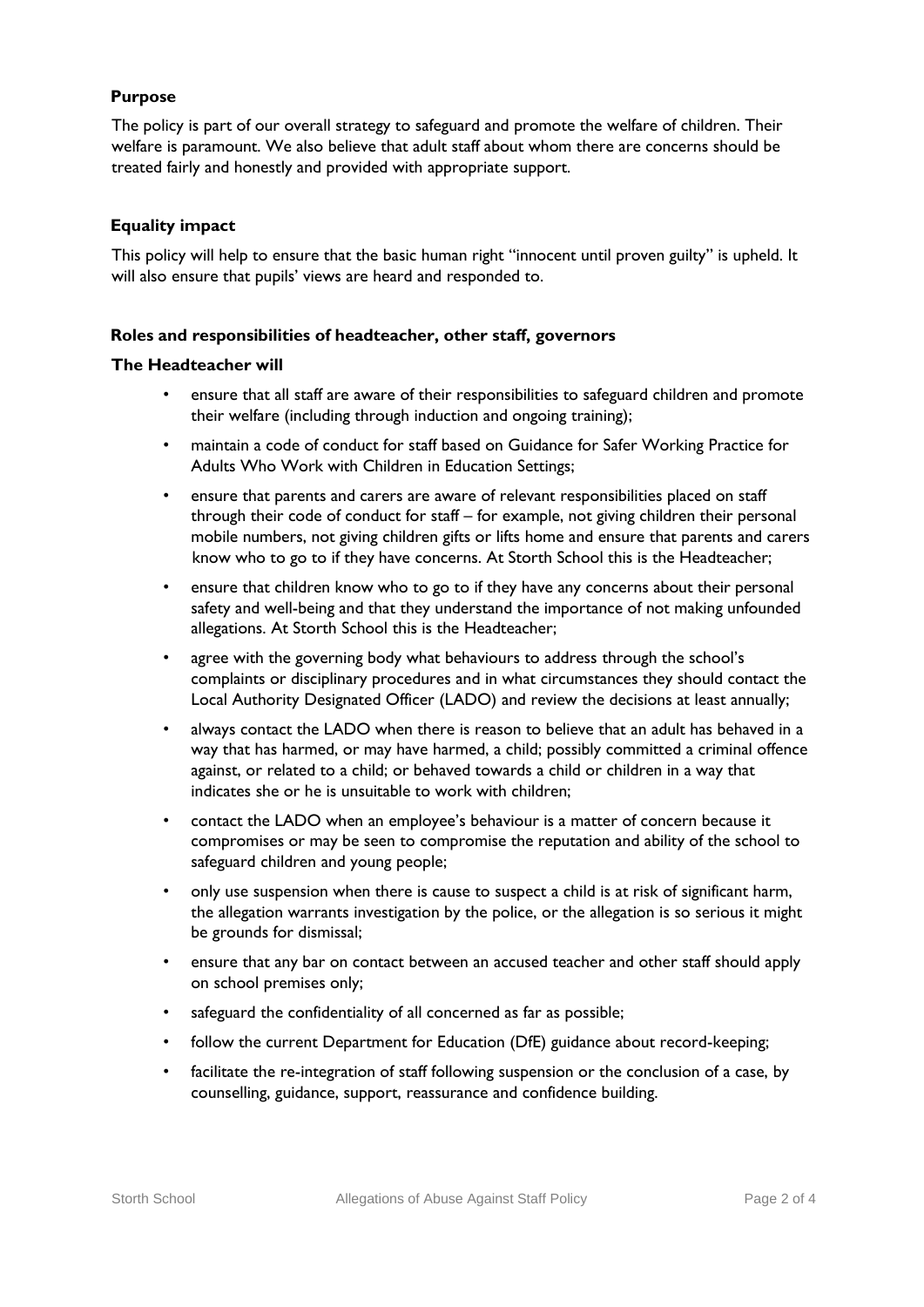#### **Staff will**

- put the welfare and well-being of children first at all times;
- familiarise themselves with the staff handbook /code of conduct and follow the guidance therein;
- make every effort not to expose themselves to risk of an allegation being made;
- advise their line manager if anything happens which they believe might be misconstrued and/or lead to a complaint or allegation of abuse;
- ask for advice from their line manager if they are in any doubt about how to behave in a specific situation;
- report any incident that they suspect indicates an adult has:
	- behaved in a way that has harmed, or may have harmed a child;
	- possibly committed a criminal offence against, or related to a child; or
	- behaved towards a child or children in a way that indicates s/he is unsuitable to work with children.
- ensure that they access available training, guidance, support and supervision to fulfil their responsibilities to safeguard children.

#### **The Governing Body will**

- ensure that the school's values explicitly promote the safeguarding and well-being of children;
- espouse the basic human right of being innocent until proven guilty;
- identify a governor to lead on child protection. In the event of an allegation of abuse being made against the headteacher this governor [usually the chair] will take responsibility for liaising with the LADO. The same governor will decide with the headteacher how to secure an independent, objective investigation when information is to be gathered to inform disciplinary hearings;
- agree with the headteacher what behaviours to address through the school's complaints or disciplinary procedures and in what circumstances they should contact the LADO;
- ensure that at least one governor undertakes the Safer Recruitment training programme;
- ensure that any members who could be called to sit on disciplinary hearings are appropriately trained;
- ensure that at least once each year the governing body receives a full report on the school's arrangements for safeguarding children and promoting their welfare.

## **Arrangements for monitoring and evaluation**

The Governing Body will schedule into agendas for meetings a full report on safeguarding and child protection arrangements in the school. This will be compiled by the headteacher, senior designated teacher and the governor(s) with responsibility for safeguarding.

It will seek evidence that the induction of staff and ongoing training includes familiarisation with the Staff Handbook/Code of Conduct including through exit interviews.

A committee of the governing body will review each decision to suspend a member of staff once proceedings have run their course, including judging whether the procedure, and the length of it,